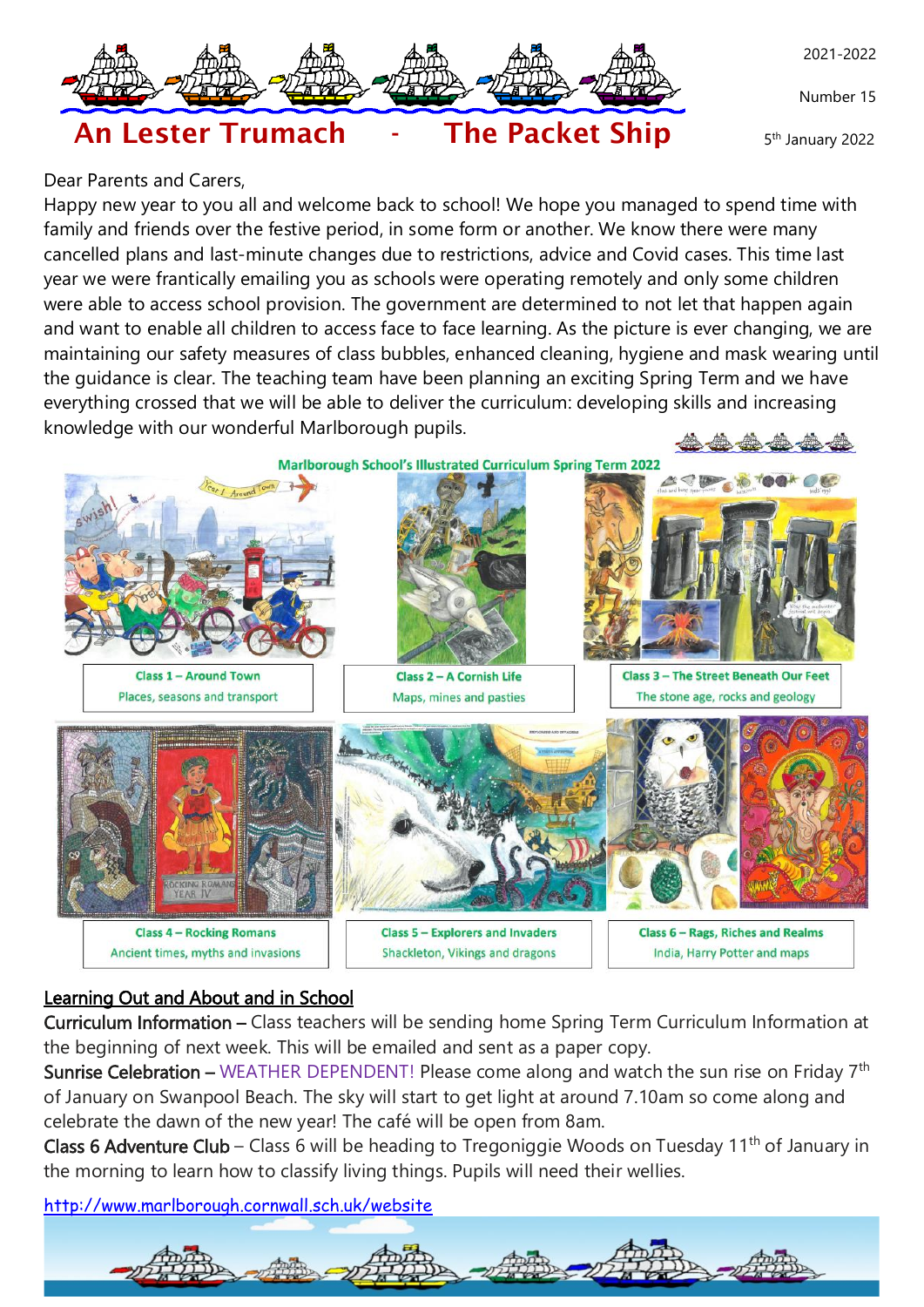Class 2 to Geevor Tin Mine – Class 2 will be heading to Geevor next Wednesday to launch their 'Cornish Life' topic. They will be travelling by coach and will be there for the whole day. More information will be sent out later on this week.

## Sport in School

Please can children come into school dressed in their PE kits on their PE days. Long sleeve tops can be worn under PE tops and navy blue or black joggers can also be worn. Reception pupils change into their PE kits in school in order to develop their motor skills and independence.

| <b>Monday</b> | <b>Class 3 with Mrs Rowe</b>              |  |  |  |  |
|---------------|-------------------------------------------|--|--|--|--|
| Tuesday       | <b>Class 1 and Class 4 with Mrs Pryer</b> |  |  |  |  |
| Wednesday     | <b>Class 5 with Mrs Gall</b>              |  |  |  |  |
| Thursday      | Class 2 and Class 6 with Plymouth Argyle  |  |  |  |  |

## **Spring Term Clubs**

A new letter regarding spring term clubs will be sent out today. Clubs will start next week.

| Day       | Club                             | <b>First Date</b><br>of Club | Lead By                                       | <b>Year Groups</b> | <b>Time</b>     | Cost        |
|-----------|----------------------------------|------------------------------|-----------------------------------------------|--------------------|-----------------|-------------|
| Monday    | Karate                           | 10/01/2022                   | Kay<br><b>Banks</b>                           | 1,2,3,4,5,6        | $15:30 - 16:30$ | Contact Kay |
| Monday    | Coding Club                      | 10/01/2022                   | Mr<br>Gimenez                                 | $4 + 5$            | $15:30 - 16:30$ | £0          |
| Monday    | Girls Only<br><b>Sports Club</b> | 10/01/2021                   | <b>PAFC</b>                                   | $3,4,5+6$          | $15:30 - 16:30$ | On website  |
| Tuesday   | Outdoor<br>Adventures            | 11/01/2022                   | Miss Tremewan<br>and<br>Mrs Pentecost         | 1                  | $15:30 - 16:30$ | £0          |
| Tuesday   | <b>Netball</b>                   | 11/01/2022                   | Mrs Vinnicombe<br>and<br><b>Miss Williams</b> | $5 + 6$            | $15:30 - 16:30$ | £0          |
| Wednesday | Drama                            | 12/01/2022                   | Miss<br>Squibb                                | $3,4,5+6$          | $15:30 - 16:15$ | £0          |
| Wednesday | Choir                            | 12/01/2022                   | <b>Miss</b><br>Finnegan                       | $3,4,5+6$          | $15:30 - 16:30$ | £0          |
| Thursday  | <b>Multi Sports</b>              | 13/01/2022                   | <b>PAFC</b>                                   | $3,4,5+6$          | $15:30 - 16:30$ | On website  |
| Friday    | <b>Multi Sports</b>              | 14/01/2022                   | <b>PAFC</b>                                   | $0,1+2$            | $14:00 - 15:15$ | On website  |
| Friday    | <b>Multi Sports</b>              | 14/01/2022                   | <b>PAFC</b>                                   | $3,4,5+6$          | $14:00 - 15:15$ | On website  |

## Covid Update

Please continue to inform the office team if pupils have symptoms, are being tested or have the result of a Covid test. There has been a rise in the number of cases of Covid in and around school and we are asking families to remain vigilant, looking out for symptoms and testing if symptoms are present. There has been a change to isolation rules, stating that if a negative LFT is given from a positive case on day 6 and day 7 then they are able to come out of isolation on day 7.

#### Remote Learning

If your child is isolating and is well enough then class teachers will provide Remote Learning using the virtual platforms Google Classroom; SeeSaw or Tapestry depending on your child's year group. Office staff or your child's class teacher will call to see if your child is well enough to access learning. Symptoms of COVID-19

<http://www.marlborough.cornwall.sch.uk/website>